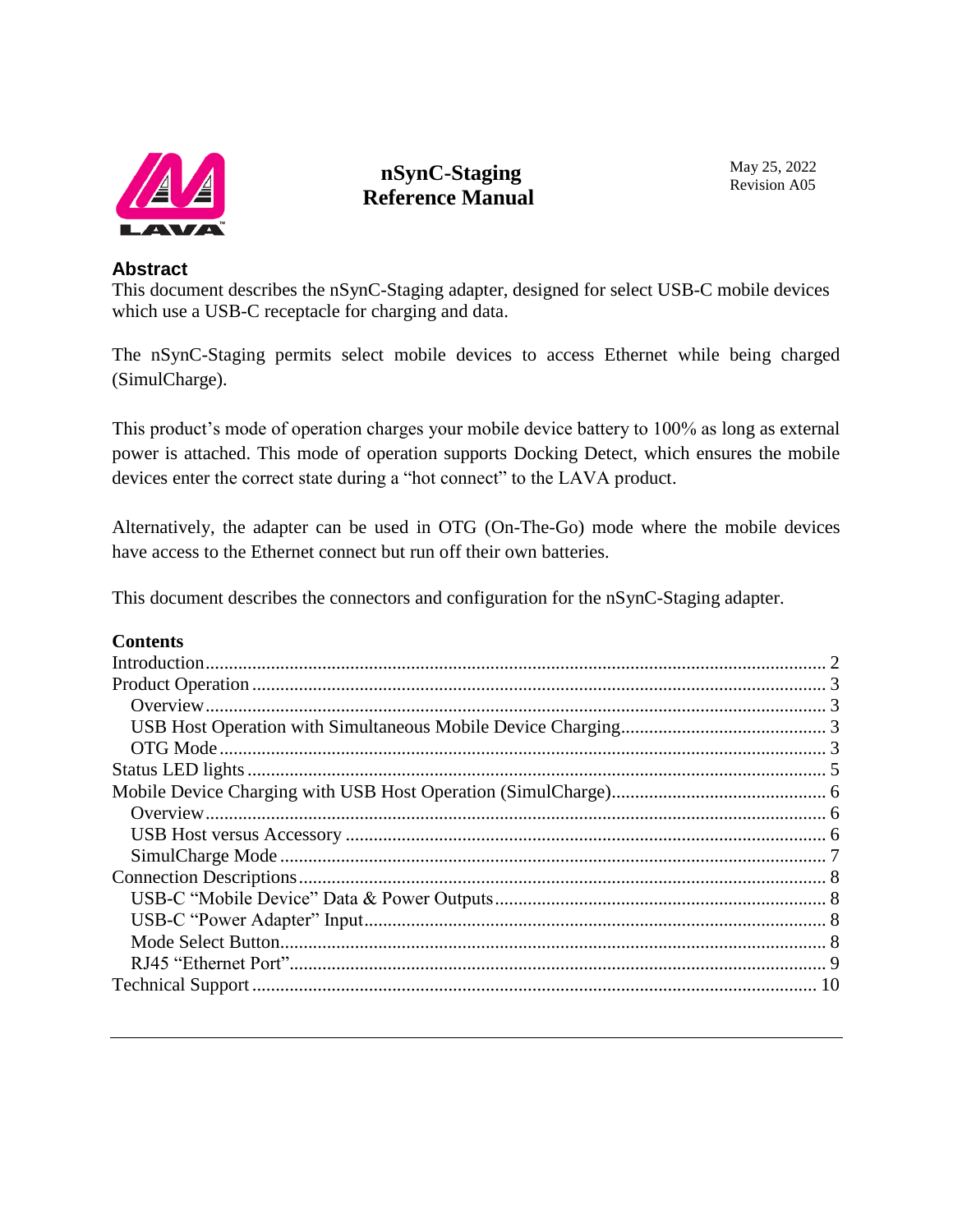## **Introduction**

The nSynC product line allows USB 2.0 peripherals or Ethernet to be attached to a mobile device, while permitting simultaneous battery charging.

No software needs to be installed on the mobile device in order to use the LAVA product.

The nSynC-Staging adapter connects up to four mobile devices using standard USB-C to USB-C cables provided by the user. The USB-C cables **must support both data and charging**. The cables may be up to 1.5 meters (5 feet) in length. The cables need not be electronically marked, as the current levels are always less than 3 amperes.

The unit is powered by a USB-C charger. If the mobile devices are capable of Fast Charging, the adapter can charge them at 9 volts. Otherwise, the devices will charge at 5 volts.

The nSynC-Staging adapter features two modes: SimulCharge (where the mobile devices can simultaneously charge and access data) and OTG (where the mobile devices run off battery power but still have access to data through the adapter).

The nSynC-Staging adapter requires a 45W USB-C power supply or higher to run in SimulCharge mode. This allows the adapter to be able to charge all four mobile devices at once. If you are using a charger that is less than 45 watts, the unit will default to OTG mode.

SimulCharge also needs specific aspects of the USB-C Power Delivery (USB-C PD) specification to be implemented on the mobile device. For a complete list of tested mobile devices, please check the LAVA compatibility list. The link for this list is located on the nSynC-Staging product page.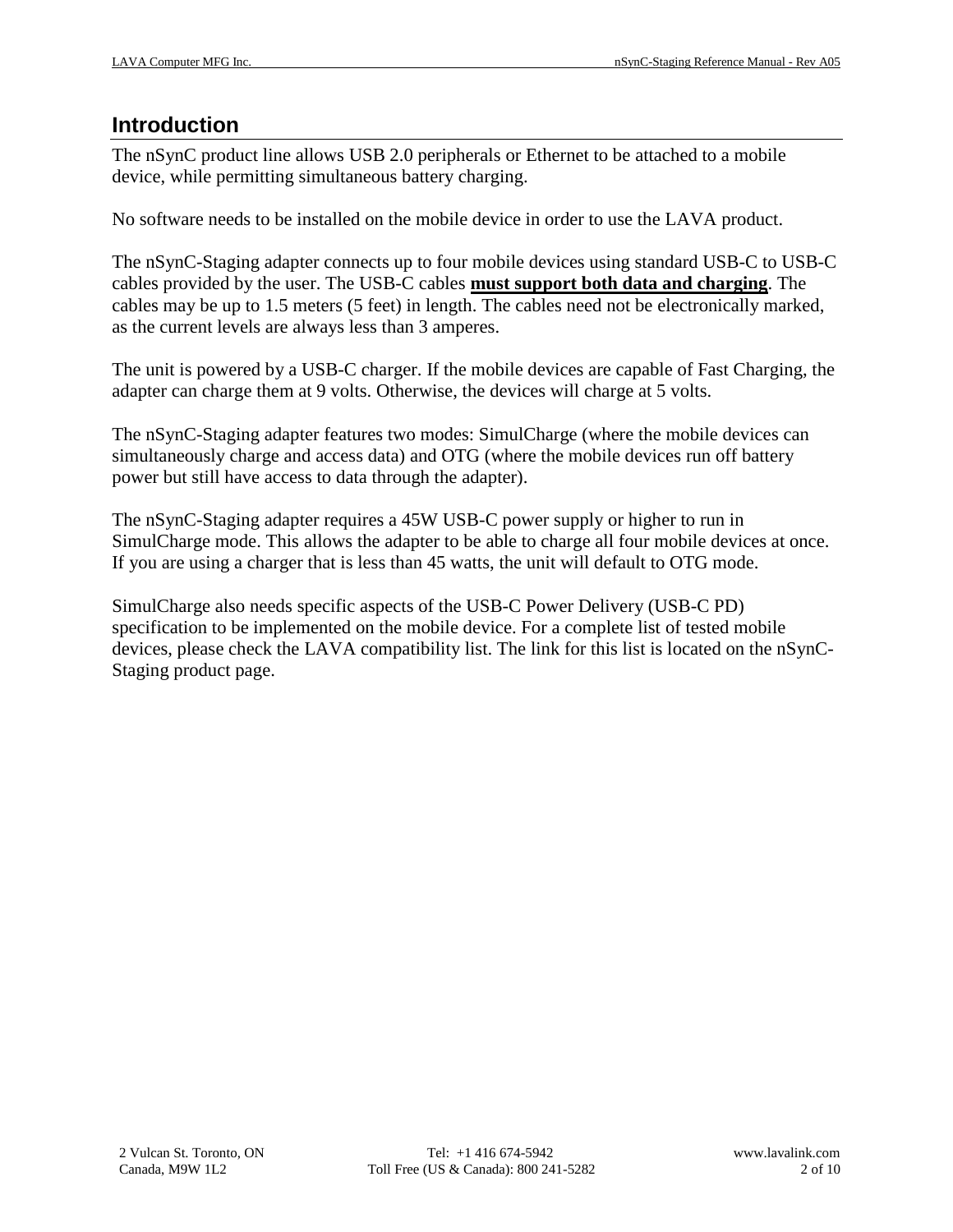# <span id="page-2-0"></span>**Product Operation**

### <span id="page-2-1"></span>**Overview**

The nSynC product contains the following core features:

- $\Box$  USB Host operation with simultaneous mobile device charging
- $\Box$  Charge up to four USB-C mobile devices
- $\Box$  Wired networking (10/100 Ethernet) support
- □ Powered by a USB-C charger
- $\Box$  Fast Charging (where applicable)

The product's mode of operation charges the mobile devices' batteries to 100% as long as external power is attached. This product supports Docking Detect, which ensures the mobile devices enter the correct state during a "hot connect" to the LAVA adapter.

The nSynC-Staging adapter require no mobile device software or configuration.

The unit is powered by a USB-C charger. If the mobile devices are capable of Fast Charging, the adapter can charge them at 9 volts. Otherwise, the devices will charge at 5 volts.

# <span id="page-2-2"></span>**USB Host Operation with Simultaneous Mobile Device Charging**

The nSynC-Staging allows the charging of select USB-C mobile devices while interacting with the adapter's wired network connection.

The compatible mobile devices have been verified to support USB Host operation while also allowing the device to be charged. LAVA calls this feature SimulCharge, for simultaneous charging while working with USB accessories, or Ethernet.

Not all mobile device manufacturers apply the USB-C specification in their products in the same way. Not all aspects of USB-C and USB-C PD (Power Delivery) are necessarily implemented on a device just because it has a USB-C receptacle. LAVA maintains a list on its website of which mobile devices have been successfully tested for the ability to employ SimulCharge. You can also contact LAVA by email at [sales@lavalink.com](mailto:sales@lavalink.com) or by phone at 1-800-241-5282 to find out more information.

*Note: If your charger is less than 45 watts, SimulCharge cannot operate. The adapter will switch to OTG mode.* 

# <span id="page-2-3"></span>**OTG Mode**

In OTG mode, the mobile devices run off battery power and remain USB Hosts, allowing them to communicate with the Ethernet connection on the adapter. The adapter itself is powered by the AC power source.

The blue Mode Select button allows the adapter to be switched between OTG and SimulCharge modes. For the sake of this document, manually switching to OTG mode will also be known as Forced OTG mode. This is to distinguish it from the default OTG mode, which the adapter will automatically switch to if it receiving less than 45 watts from the power supply.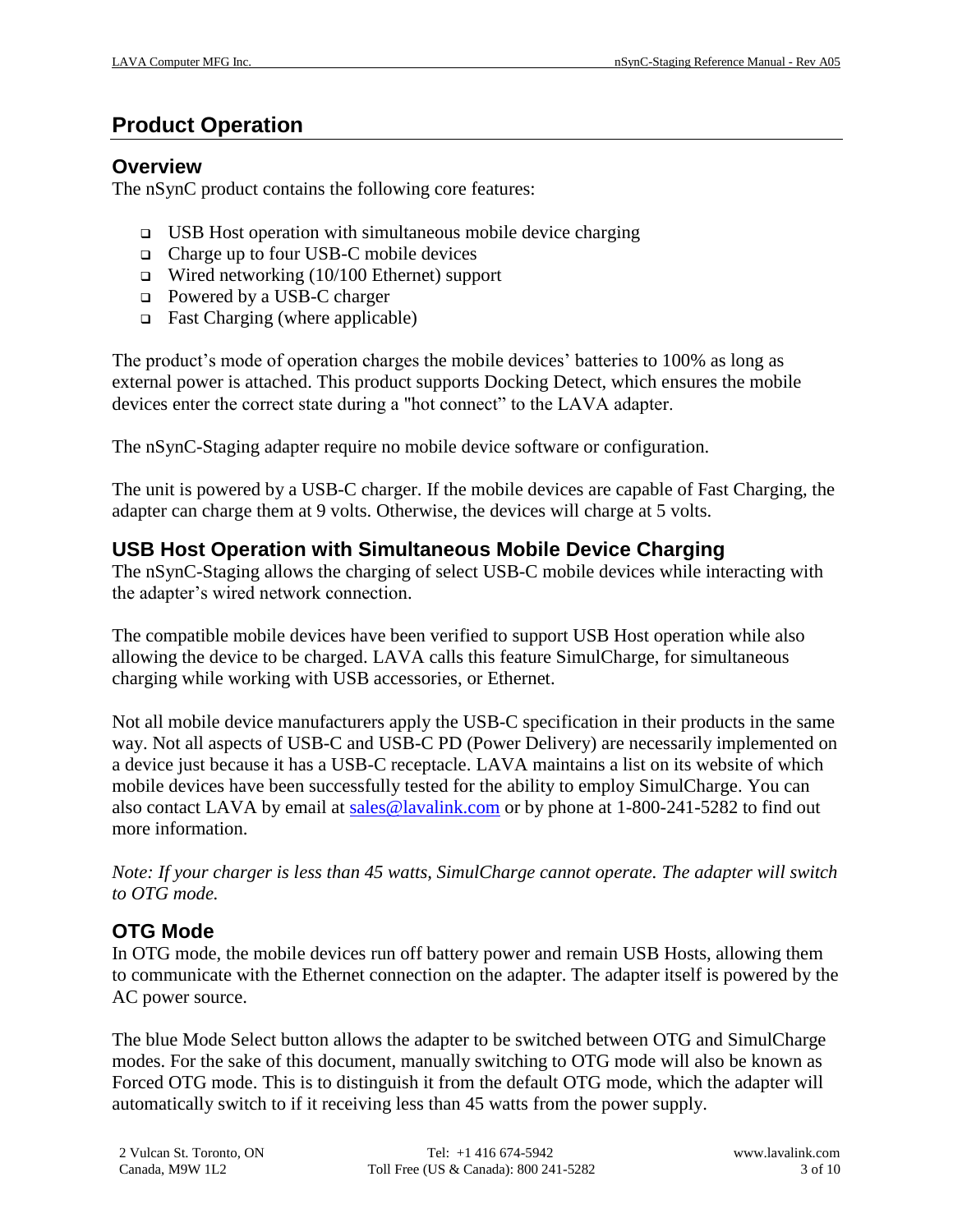*Note: Most USB-C mobile devices are capable of OTG and will work with the nSynC-Staging adapter in this mode even if they are incompatible with SimulCharge.*

#### **Wired Network Operation**

The nSynC-Staging adapter provides a 10/100 Fast Ethernet wired interface. This feature relies on standard support from the mobile devices. A wired networking solution is more reliable than Wi-Fi and has greater security and download/upload speed.

Tablets supporting Wired Ethernet operation provide options for dynamic address setup (DHCP) and static address setup. The choice of address management is a Network system issue. The Ethernet addressing configuration is performed within the mobile device setup menu.

The mobile device setup and Ethernet port status are located in the Connections > More networks > Ethernet menu. The Ethernet menu can only be entered when a powered Ethernet adapter is present. The standard mobile device options permit the use of static address assignments or dynamic address assignments via DHCP. The menu reports if the Ethernet adapter is active as well as serving as the adapter enable.

When using DHCP, the mobile device attempts to fetch the network addressing information from a DHCP server. If the addressing information is not located within the timeout period, the mobile device makes no further attempts. The user must manually retrigger the Ethernet interface to start the DHCP process. The retrigger is a simple matter of pressing the Ethernet "box" again in the "More networks > Ethernet" menu.

### **Power**

The nSynC-Staging is powered by a USB-C power supply. If the mobile devices are capable of Fast Charging, the adapter can charge them at 9 volts, 1 amp. Otherwise, the devices will charge at 5 volts, 1.8 amps.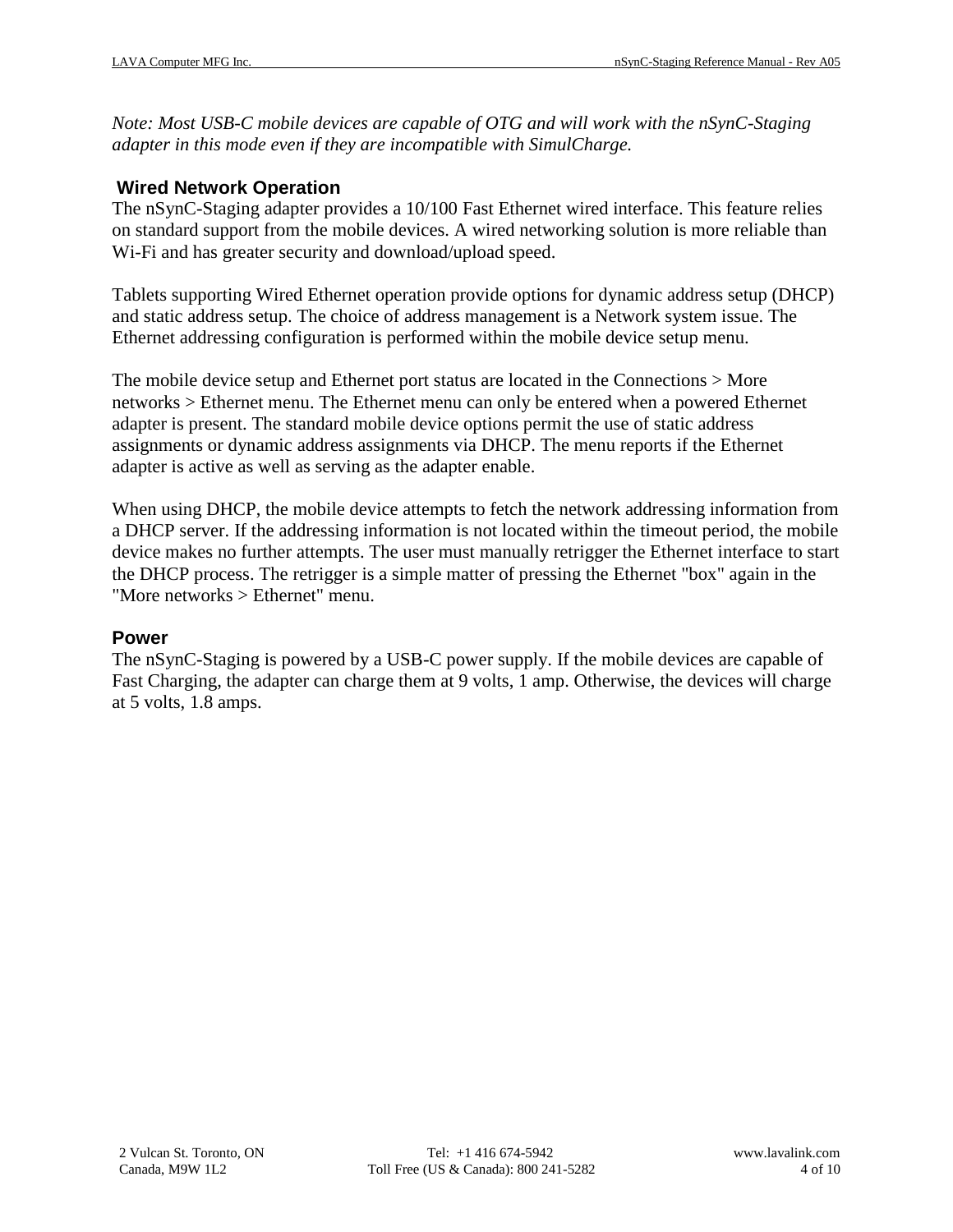# <span id="page-4-0"></span>**Status LED lights**

## **Status LEDs**

The nSynC-Staging features a red Power LED, which indicates the device is receiving power and a red Operating Power LED, which indicates if the adapter is receiving the 45W minimum needed for SimulCharge mode.

There are two LEDs next to the Mode Select Button to indicate if the device is in Forced OTG mode. When the Mode Button is held down, the Forced OTG LEDs will start blinking. When you let go, the lights will stay on if you are in Forced OTG mode and off in you are not.

There are also Green and Yellow Ethernet Link LEDs next to each of the four USB-C ports for mobile devices for a total of eight. Each of these pair of LEDs flash when the mobile device connected to the corresponding USB-C port is receiving the wired network connection through the adapter.



# nSynC-Staging

**Figure 1:** nSynC-Staging case

*Note: If the nSynC-Staging is in OTG mode because it is using a power supply that is less than 45 watts, the OTG LEDs will not turn on. These LEDs are only turn on when you manually switch to OTG using the Mode Button.*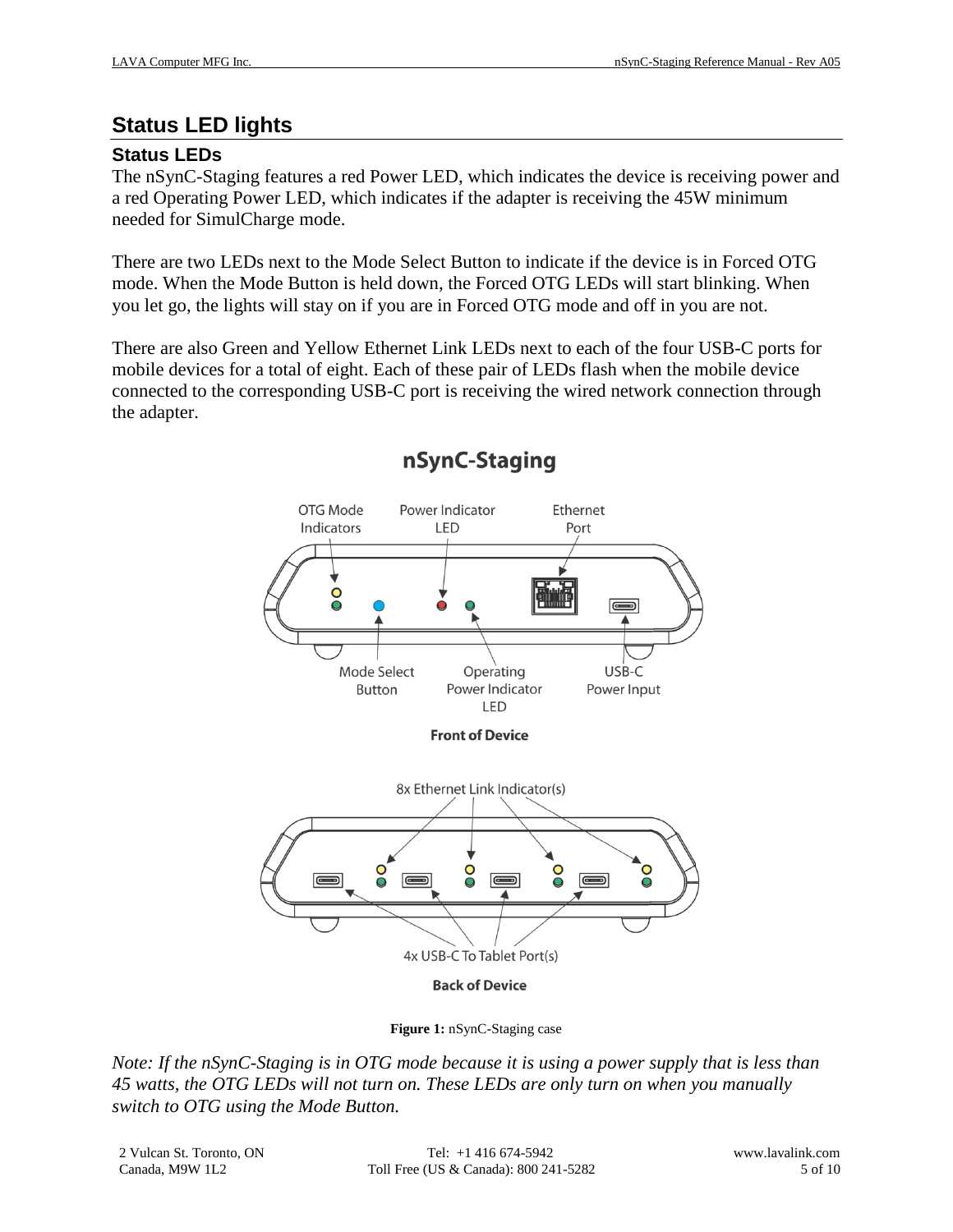# <span id="page-5-0"></span>**Mobile Device Charging with USB Host Operation (SimulCharge)**

### <span id="page-5-1"></span>**Overview**

Mobile devices were intended to be standalone devices. When the mobile device battery requires charging, it is plugged into a Wall/USB Charger to restore the battery charge. The mobile device can continue being used while it is charging. Once the battery is charged, the mobile device may use the charger as a supplementary power source if the mobile device is left running. It is preferable to charge a mobile device with the unit off and remove the supply once a full charge has been reached for the longest battery life.

When using a Wall/USB Charger provided by the mobile device's manufacturer, it can often charge at a high rate that is mobile device specific. The charge rate is also limited to the power available from the attached charger. Samsung Wall/USB Chargers, for example, come in several power ratings, each matched to the original mobile device requirements.

*Note: While any standard USB-C wall charger can be used. It will need to be 45 watts or higher to be able to take advantage of SimulCharge mode on the adapter.* 

## <span id="page-5-2"></span>**USB Host versus Accessory**

A mobile device plugged into a desktop (or laptop) PC is treated as a USB Accessory (also referred to as a USB Target). The PC operates as a USB Host Controller when the mobile device is attached. The PC provides power to the mobile device, but the mobile device battery is being charged at a low rate. In some cases, the battery may not charge.

To plug a USB Accessory into a mobile device, the mobile device must operate as a USB Host Controller rather than a USB Accessory. The USB Standard has the OTG feature, in which the mobile device detects that a USB Accessory has been plugged in and automatically switches to operate as a USB Host Controller. Not all mobile devices support the USB OTG feature. When operating as an OTG USB Host, the mobile devices will be running off of battery power. Generally, the mobile device is also expected to supply power to the attached accessories in this mode. However, the nSynC-Staging remains powered by the external power source in OTG mode so as to not further drain the connected mobile devices' batteries.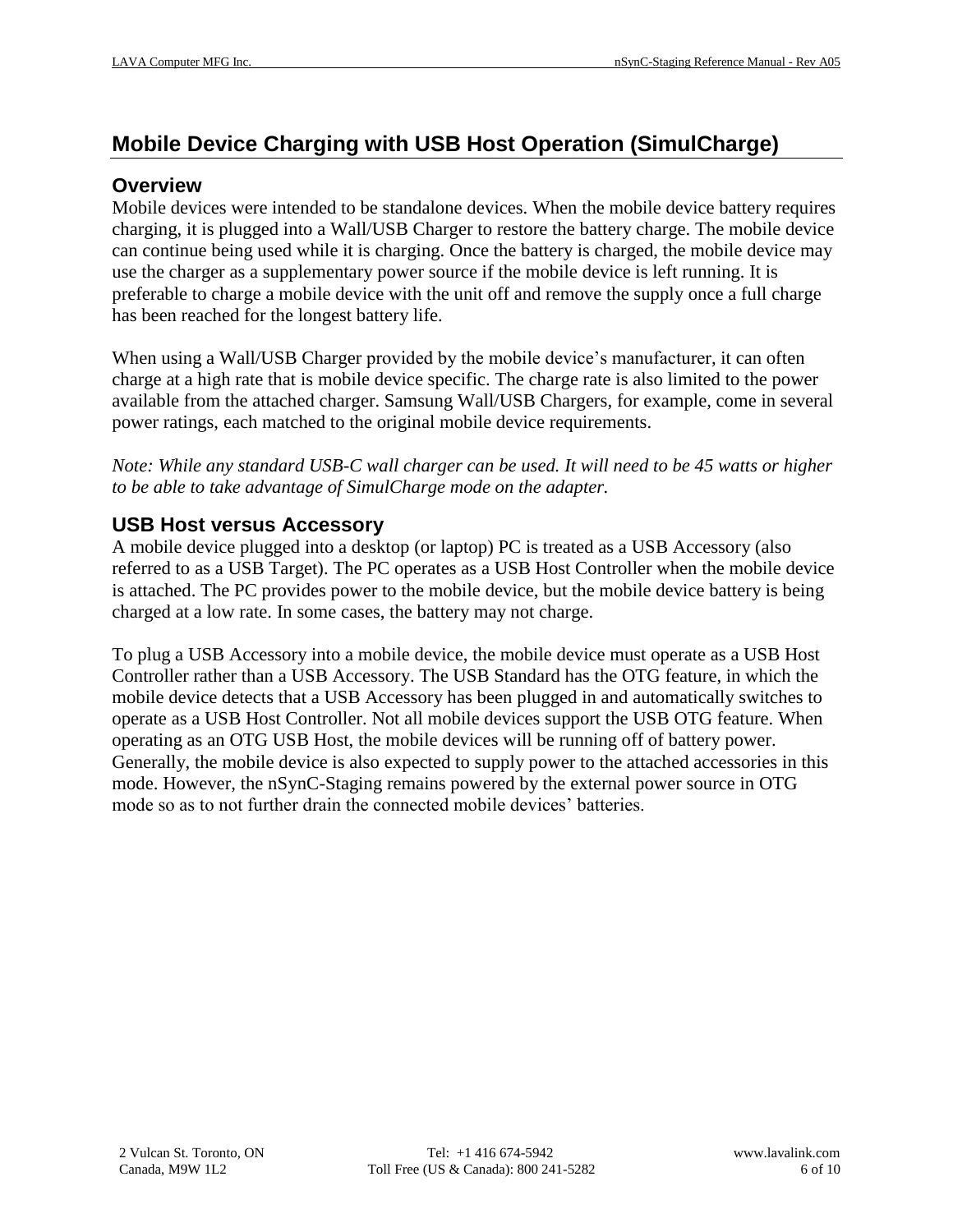### <span id="page-6-0"></span>**SimulCharge Mode**

The nSynC-Staging adapter can place up to four compatible mobile devices into the SimulCharge Mode. SimulCharge Mode informs the mobile device to operate as a USB Host controller, but not to provide power for USB accessories. With SimulCharge mode active, the mobile device is expecting power to be provided to it for battery charging and running the mobile device. This allows the mobile device to be run while simultaneously interacting with one or more USB accessories and/or Ethernet. The SimulCharge charging rates are specific to each mobile device.

Mobile devices operating in SimulCharge mode may limit the amount of power drawn from the external power source. Limiting the power drawn from the external supply allows the supply to be shared between the mobile device and USB accessories. If there is not enough power coming in, the mobile device takes the extra from the battery. In this case, the battery will not be charging. The screen brightness may have to operate at less than 100% to allow the battery to charge. The colour scheme of the device application can be designed to reduce the power required. Application processes requesting too much CPU time increase the power needed for the mobile device.

SimulCharge uses features specific to a set of compatible mobile devices which are identified in the System Requirements section. Simultaneous battery charging and USB Host operation are not universal among mobile devices. Mobile device models have different features based on country/region.

*Note: The nSynC-Staging adapter needs to be powered 45W USB-C power supply or higher for SimulCharge to work. If the charger is less than 45 watts, it will default to OTG mode.*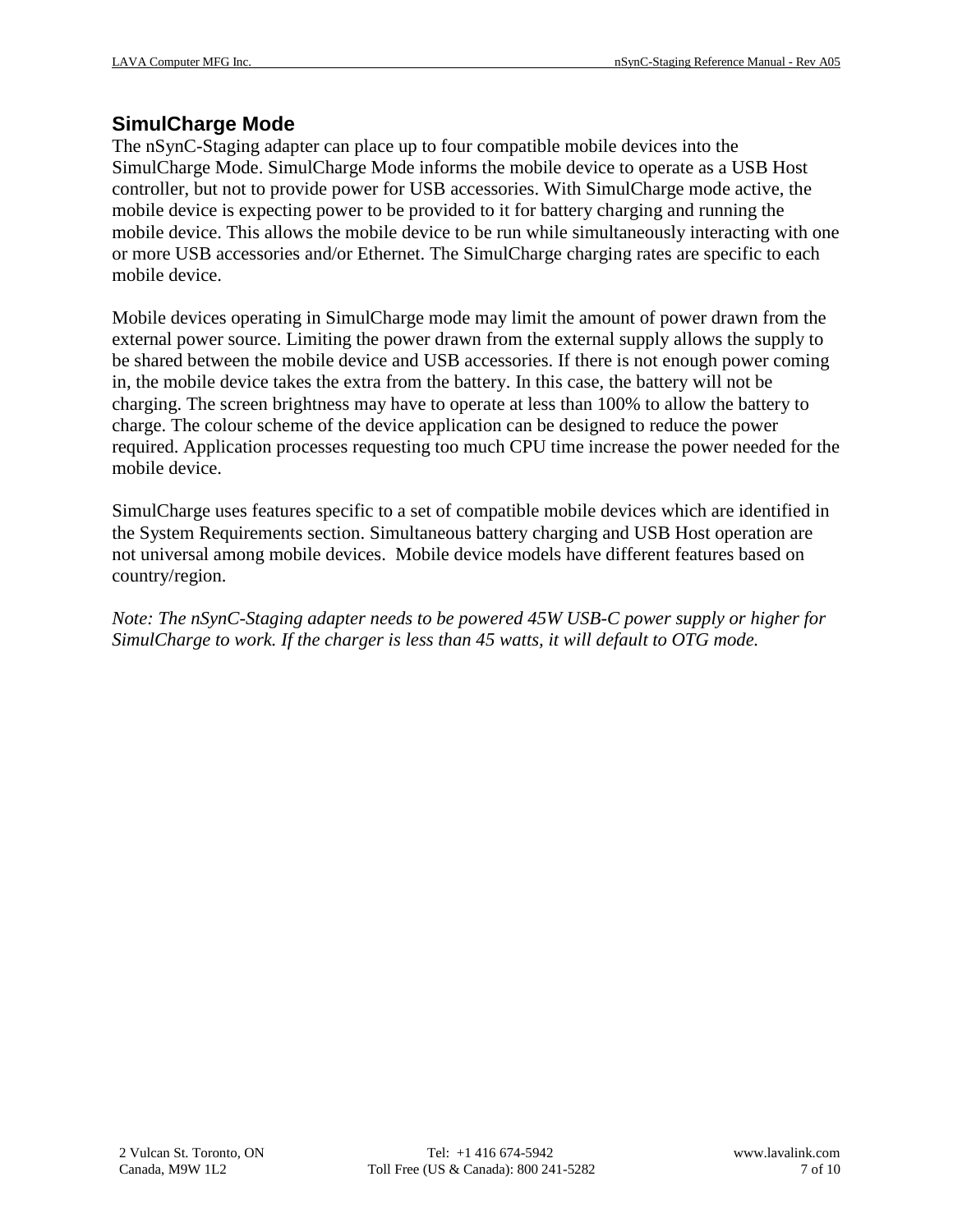# <span id="page-7-0"></span>**Connection Descriptions**

## <span id="page-7-1"></span>**USB-C "Mobile Device" Data & Power Outputs**

The "Mobile Device" receptacles are standard USB-C receptacles, which are used for the connection between the nSynC-Staging adapter and up to four tablets or smartphones. This connection provides a power and data connection to the devices.

The cable should not exceed the 1.5 meter (5 foot) limit defined by the specifications. The cable need not be electronically marked due to the current levels involved.

#### The USB-C cables must support **both data and charging.**

It does not matter which end of the cable is attached to the device or the nSynC-Staging.

### <span id="page-7-2"></span>**USB-C "Power Adapter" Input**

The "Power Adapter" input is a USB-C receptacle on the nSynC-Staging adapter. This input provides power for the adapter and the devices.

The nSynC-Staging does not function if power has not been applied to the Power Adapter input. The nSynC products are not intended to draw power from the mobile device.

The nSynC-Staging adapter requires a USB-C power supply. For SimulCharge to work, it needs to be at least 45-watt capable. The nSynC-Staging adapter can charge the devices at 9 volts, 1 amp each, if they are capable of Fast Charging. If the mobile devices do not support Fast Charging, they will be charged at 5 volts, 1.8 amps.

The cable length between the power supply and the nSynC product must be as short as possible. The cable experiences power loss proportional to the cable length and wire thickness. The voltage present at the nSynC receptacle will be lower than the supply output due to cable power loss. There is power loss in the cable which connects the nSynC to the device. If the voltage at the device is too low, the device will not charge.

*Note: Any standard USB-C charger (5V 2A minimum) will work if you are using the adapter in OTG mode.*

### <span id="page-7-3"></span>**Mode Select Button**

The nSynC-Staging adapter uses a blue momentary push-button and pair of LEDs for configuration management. The push-button is labeled "Mode Select", and is referred to as the "Mode button" in this document.

The Mode button is used to switch between SimulCharge and OTG modes. You must hold down the button for five seconds to switch modes. The yellow and green LEDs next to the button will blink when the button is pressed. When you let go, the LEDs will remain on if you chose OTG mode and they will turn off, if you chose SimulCharge mode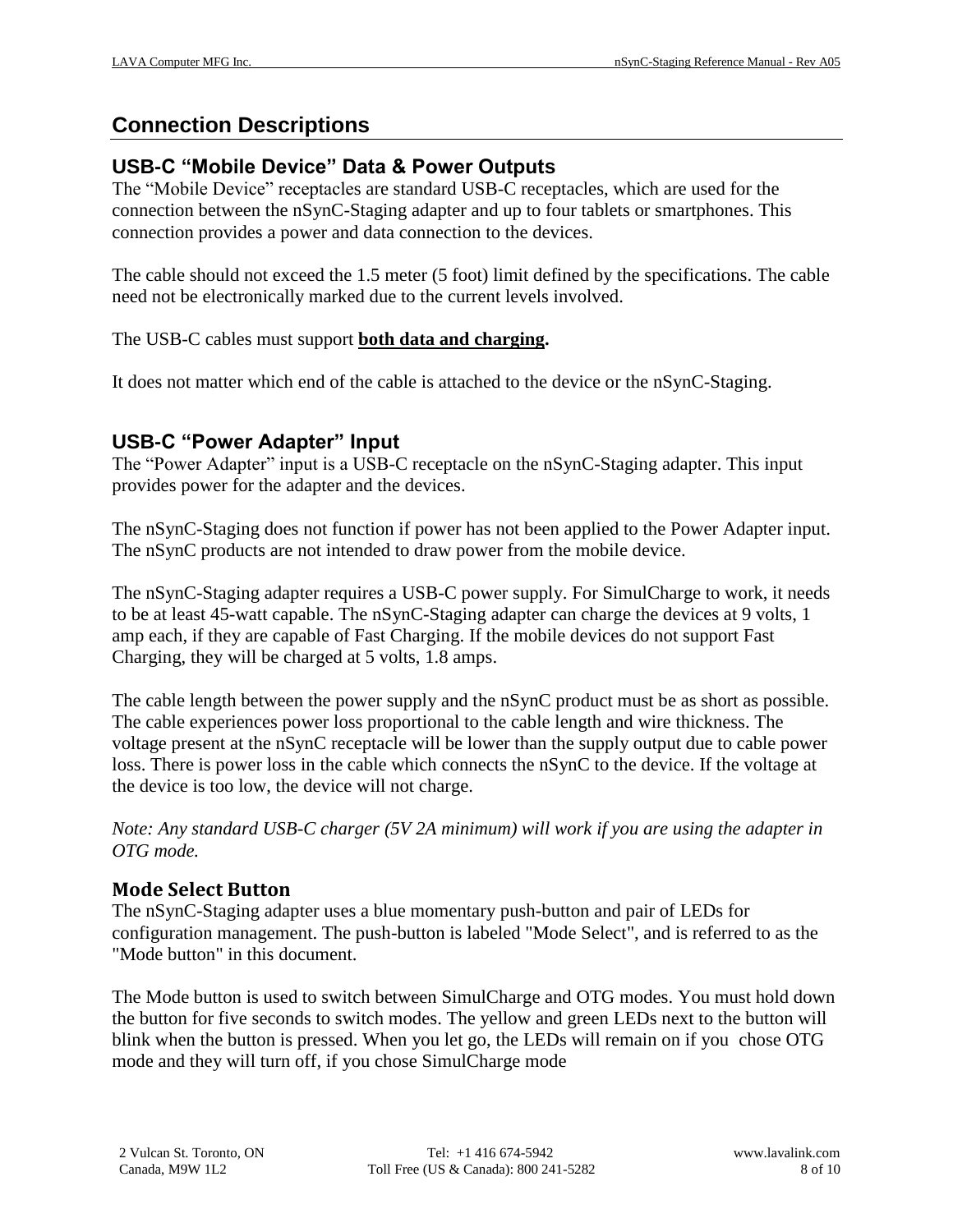*Note: The Mode Button only works when the nSynC-Staging is using a 45W power supply or higher. If the power supply is less than 45 watts, the unit will operate in OTG mode only. It cannot be switched to SimulCharge.*

*Note: Not all USB-C mobile devices will be compatible with the nSynC-Staging in SimulCharge mode. However, almost all USB-C tablets and smartphones are capable of OTG. However, almost all USB-C tablets and smartphones are capable of OTG, making the nSynC-Staging a truly universal adapter in that mode.*

### <span id="page-8-0"></span>**RJ45 "Ethernet Port"**

The Ethernet Port is an IEEE 802.3 10BASE-T / 100BASE-TX compatible Fast Ethernet interface. The Ethernet port accepts a standard RJ45 connector. The Ethernet port is present on a number of LAVA products.

The Ethernet port only functions when the LAVA product is powered. The LAVA products have a dedicated power input and are not intended to draw power from the mobile device.

The Ethernet peripheral integrated within a LAVA product is subject to support built into the mobile device. Any details related to Ethernet setup and Network configuration are described in the documentation provided by the manufacturer of the mobile device.